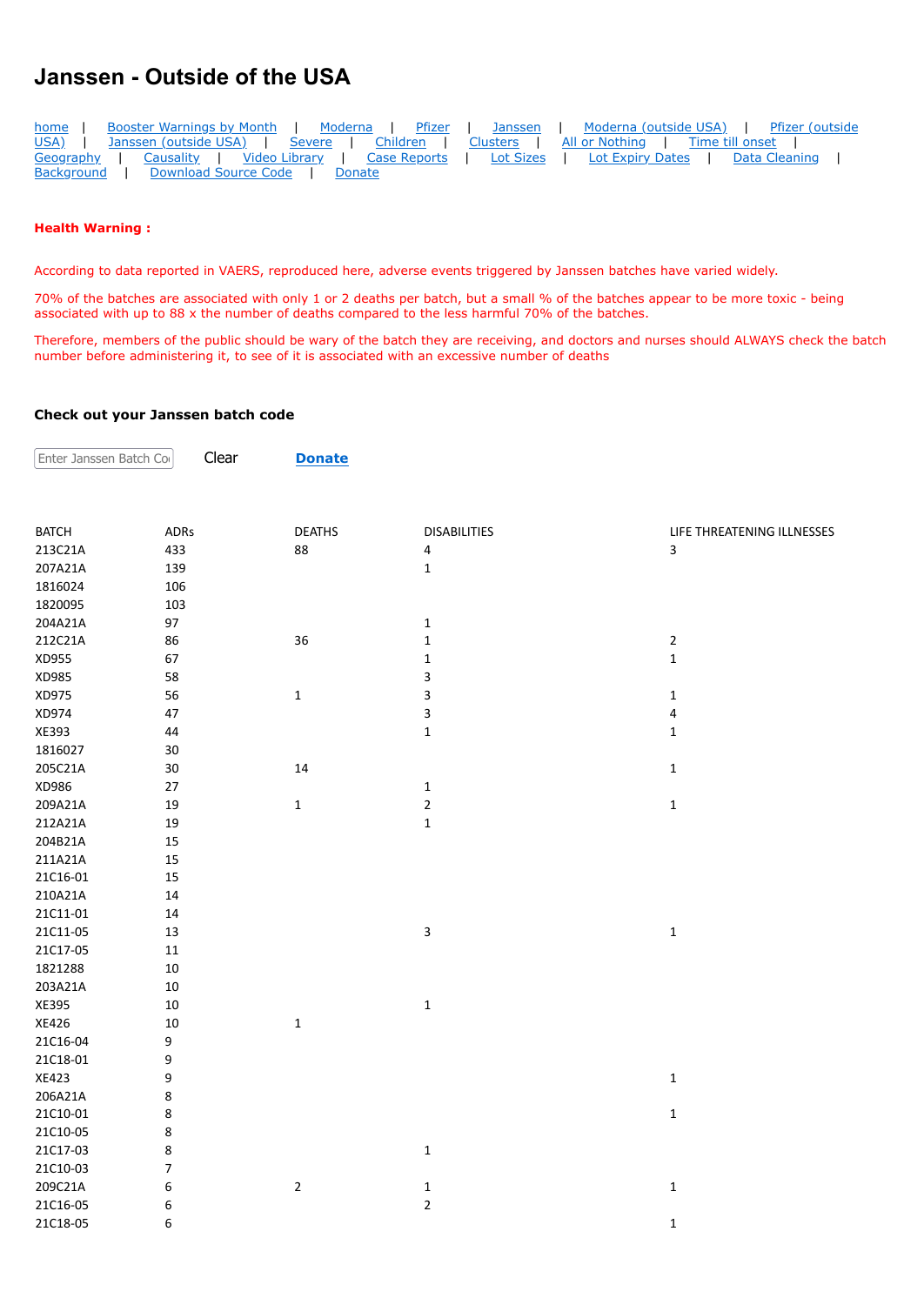| ABZ5320        | 6              |                |             |                |
|----------------|----------------|----------------|-------------|----------------|
| 213021A        | 5              | $\mathbf 2$    |             |                |
| 21C1101        | 5              |                |             |                |
| 21C11-02       | 5              |                |             |                |
| 21C1105        | 5              |                | $\mathbf 2$ |                |
| 21C16-03       | 5              |                |             |                |
| ACA5775        | 5              |                |             | 3              |
| XE389          | 5              |                |             | $\overline{2}$ |
| #XD974         | 4              |                |             |                |
| 21C10-02       | 4              |                |             |                |
| 21C11-04       | 4              |                |             |                |
| 21C13-01       | 4              |                |             |                |
| 21C17-05       | 4              |                |             |                |
| XE430          | 4              |                | $\mathbf 1$ | $\overline{2}$ |
| 042A21A        | 3              |                |             |                |
| 205A21A        | 3              |                |             |                |
| 212C1A         | 3              | $\mathbf{1}$   |             |                |
| 213A21A        | 3              | $\mathbf 1$    | $\mathbf 1$ |                |
| 213C214        | 3              | $\mathbf 1$    |             |                |
| $21c11$        | 3              |                |             |                |
| 21C11-03       | 3              |                | $\mathbf 1$ | $\mathbf 1$    |
| 21C13-05       | 3              |                |             |                |
| 21C14-02       | 3              | $\mathbf 1$    | $\mathbf 1$ |                |
| 21C19-02       | 3              |                |             |                |
| 231C21A        | 3              | $\mathbf 1$    |             |                |
| ACA4541        | 3              |                | $\mathbf 2$ |                |
| 043A21A        | $\overline{2}$ | $\mathbf 1$    |             |                |
| 1808980        | $\overline{2}$ |                |             |                |
| 1808982        | $\mathbf 2$    | $\mathbf 1$    |             |                |
| 1821286        | $\overline{2}$ |                |             |                |
| 1821287        | $\overline{2}$ |                |             |                |
| 1822811        | $\overline{2}$ |                |             |                |
|                |                |                |             |                |
|                |                |                |             |                |
| 201A21A        | $\overline{2}$ |                |             |                |
| 202A21A        | $\overline{2}$ |                | $\mathbf 1$ | $\mathbf 1$    |
| 205621A        | $\mathbf 2$    | $\mathbf 2$    |             | $\mathbf 1$    |
| 206C21A        | $\overline{2}$ |                |             |                |
| 208A21A        | $\mathbf 2$    |                | $\mathbf 1$ |                |
| 21321A         | $\overline{2}$ | $\mathbf 1$    |             |                |
| 213C12A        | 2              |                |             |                |
| 213C2A         | $\overline{2}$ | $\mathbf{1}$   |             |                |
| 213C2IA        | $\overline{2}$ | $\mathbf 1$    |             |                |
| 213CIA         | $\overline{2}$ | $\overline{2}$ |             |                |
| 21C10          | $\overline{2}$ |                |             |                |
| 21C10-04       | $\overline{2}$ |                |             |                |
| 21C1302        | $\overline{2}$ | $\mathbf{1}$   |             |                |
| 21C14-01       | $\overline{2}$ |                |             |                |
| 21C14-04       | $\overline{2}$ |                |             |                |
| ABZ 5320       | $\overline{2}$ |                |             |                |
| ABZ8356        | $\overline{2}$ |                |             |                |
| <b>ACA5777</b> | $\overline{2}$ |                |             | $\mathbf{1}$   |
| ACA6111        | $\overline{2}$ |                |             | $\mathbf 1$    |
| ACA6114        | $\overline{2}$ |                |             | $\mathbf 1$    |
| J07BX03        | $\overline{2}$ |                |             |                |
| ORG-100001417  | $\overline{2}$ |                |             |                |
| XD21C18-04     | $\overline{2}$ |                |             |                |
| XE 393         | $\overline{2}$ |                | $\mathbf 1$ |                |
| XE444          | $\overline{2}$ |                |             |                |
| #21C10-05      | $\mathbf 1$    |                |             |                |
| 000955XV2      | $\mathbf{1}$   |                |             |                |
| 041A21A        | $\mathbf{1}$   |                |             |                |
| 041A2A         | $\mathbf{1}$   |                |             |                |
| 04321A         | $\mathbf 1$    |                |             |                |
| 09631A         | $\mathbf{1}$   | $\mathbf 1$    |             |                |
| 1.05286E+14    | $\mathbf 1$    |                | $\mathbf 1$ |                |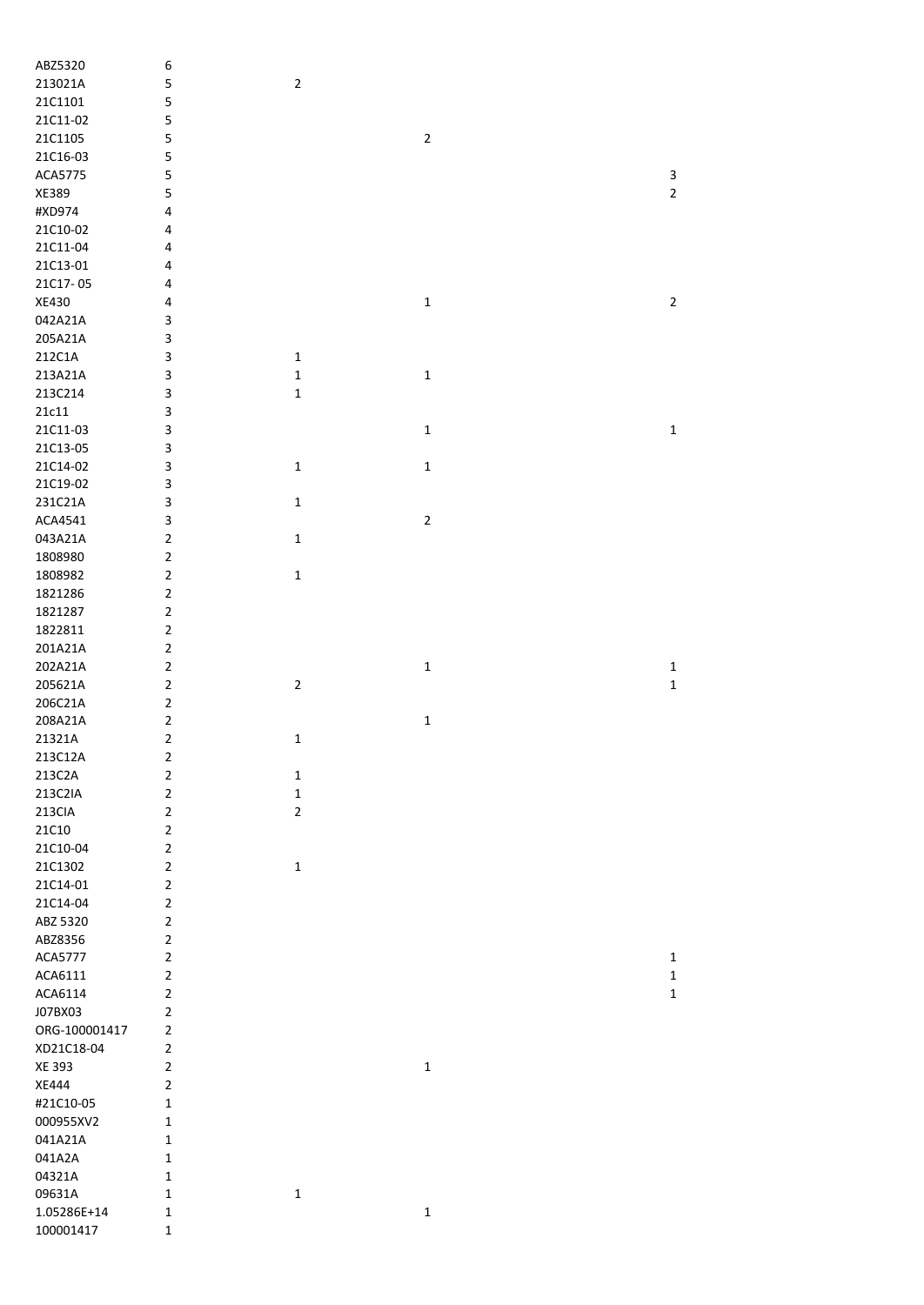| 106033JJJ       | $\mathbf{1}$ |              |              |  |              |
|-----------------|--------------|--------------|--------------|--|--------------|
| 113675J6        | $\mathbf 1$  |              | $\mathbf 1$  |  |              |
| 117049          | $\mathbf 1$  |              |              |  |              |
| 1-213C21A       | $\mathbf 1$  | $\mathbf 1$  |              |  |              |
| 13061           | $1\,$        |              |              |  |              |
| 13C21A          | $1\,$        |              |              |  |              |
| 1800095         | $\mathbf 1$  |              |              |  |              |
| 1805020         | $\mathbf 1$  |              |              |  |              |
| 1808609         | $\mathbf 1$  |              |              |  |              |
| 1808978         | $\mathbf 1$  |              |              |  |              |
| 1808986         | $\mathbf{1}$ |              |              |  |              |
| 1816022         | $\mathbf{1}$ |              |              |  |              |
| 182006          | $1\,$        |              |              |  |              |
| 1822788         | $\mathbf 1$  |              |              |  |              |
| 1822804         | $\mathbf 1$  |              |              |  |              |
|                 |              |              |              |  |              |
| 2011421A        | $\mathbf 1$  |              |              |  |              |
| 203A211A        | $\mathbf 1$  |              |              |  |              |
| 203AZIA         | $\mathbf 1$  |              |              |  |              |
| 2050214         | $\mathbf 1$  | $\mathbf 1$  |              |  |              |
| 205021A         | $\mathbf 1$  |              |              |  |              |
| 205024          | $\mathbf 1$  | $\mathbf 1$  |              |  | $\mathbf 1$  |
| 205C            | $\mathbf 1$  |              |              |  |              |
| 205C81A         | $1\,$        | $\mathbf 1$  |              |  |              |
| $206$ az $1a$   | $1\,$        |              |              |  |              |
| 2081A211A       | $\mathbf 1$  |              |              |  |              |
| 2091A21A        | $\mathbf 1$  |              |              |  |              |
| 209A214         | $\mathbf 1$  |              |              |  |              |
| 209AZ1A         | $\mathbf 1$  |              |              |  |              |
| 209C2IA         | $\mathbf 1$  | $\mathbf 1$  |              |  |              |
| 209CZ1A 101621  | $\mathbf 1$  |              |              |  |              |
| 20F08-09        | $\mathbf 1$  |              |              |  |              |
| 20fo8-09        | $\mathbf 1$  |              |              |  |              |
| 20G1 2-02       | $\mathbf 1$  | $\mathbf 1$  |              |  | $\mathbf 1$  |
| 20SC21A         | $1\,$        | $\mathbf 1$  |              |  |              |
| 210076          | 1            |              |              |  |              |
| 2101105 or 8 n  | $\mathbf{1}$ |              |              |  |              |
| 21018-04        | $\mathbf{1}$ |              | $\mathbf{1}$ |  |              |
| 211C21A         | $\mathbf 1$  |              |              |  |              |
| 211D21A         | $\mathbf 1$  |              |              |  |              |
| 21201A          | $\mathbf 1$  |              |              |  | $\mathbf 1$  |
| 212C12A         | $\mathbf 1$  |              |              |  |              |
| 212C21 A        | $\mathbf 1$  | $\mathbf 1$  |              |  |              |
| 212C221A        | $\mathbf 1$  | $\mathbf 1$  |              |  | $\mathbf{1}$ |
| 212C2IA         | $\mathbf 1$  | $\mathbf 1$  |              |  |              |
| 212CZ1A         | $\mathbf 1$  | $\mathbf 1$  |              |  |              |
| 212CZ21A        | $\mathbf 1$  | $\mathbf 1$  |              |  |              |
| 2132A1A         | $\mathbf{1}$ |              |              |  |              |
| 2132C21A        | $\mathbf{1}$ | $\mathbf{1}$ |              |  |              |
| 213621A         | $\mathbf{1}$ | $\mathbf 1$  |              |  |              |
| 213A 21A        | $\mathbf 1$  |              |              |  |              |
| 213C            | $\mathbf{1}$ |              |              |  |              |
| 213C 214        | $\mathbf{1}$ |              |              |  |              |
| 213C21          | $\mathbf{1}$ |              |              |  |              |
| 213c212         | $\mathbf{1}$ | $\mathbf 1$  |              |  |              |
|                 |              |              |              |  |              |
| 213C219         | $\mathbf{1}$ | $\mathbf 1$  |              |  |              |
| 213C21AL2021060 | $\mathbf 1$  |              |              |  |              |
| 213C22A         | $\mathbf{1}$ | $\mathbf 1$  |              |  |              |
| 213C2A1         | $\mathbf{1}$ |              |              |  |              |
| 213c2la         | 1            |              |              |  |              |
| 213D21A         | $\mathbf{1}$ |              |              |  |              |
| 218C21A         | $\mathbf{1}$ | $\mathbf 1$  |              |  |              |
| 21A             | $\mathbf 1$  |              |              |  |              |
| 21BC21A         | $\mathbf 1$  |              |              |  |              |
| 21C 10-05       | $\mathbf 1$  |              |              |  |              |
| 21C010          | $\mathbf 1$  |              |              |  |              |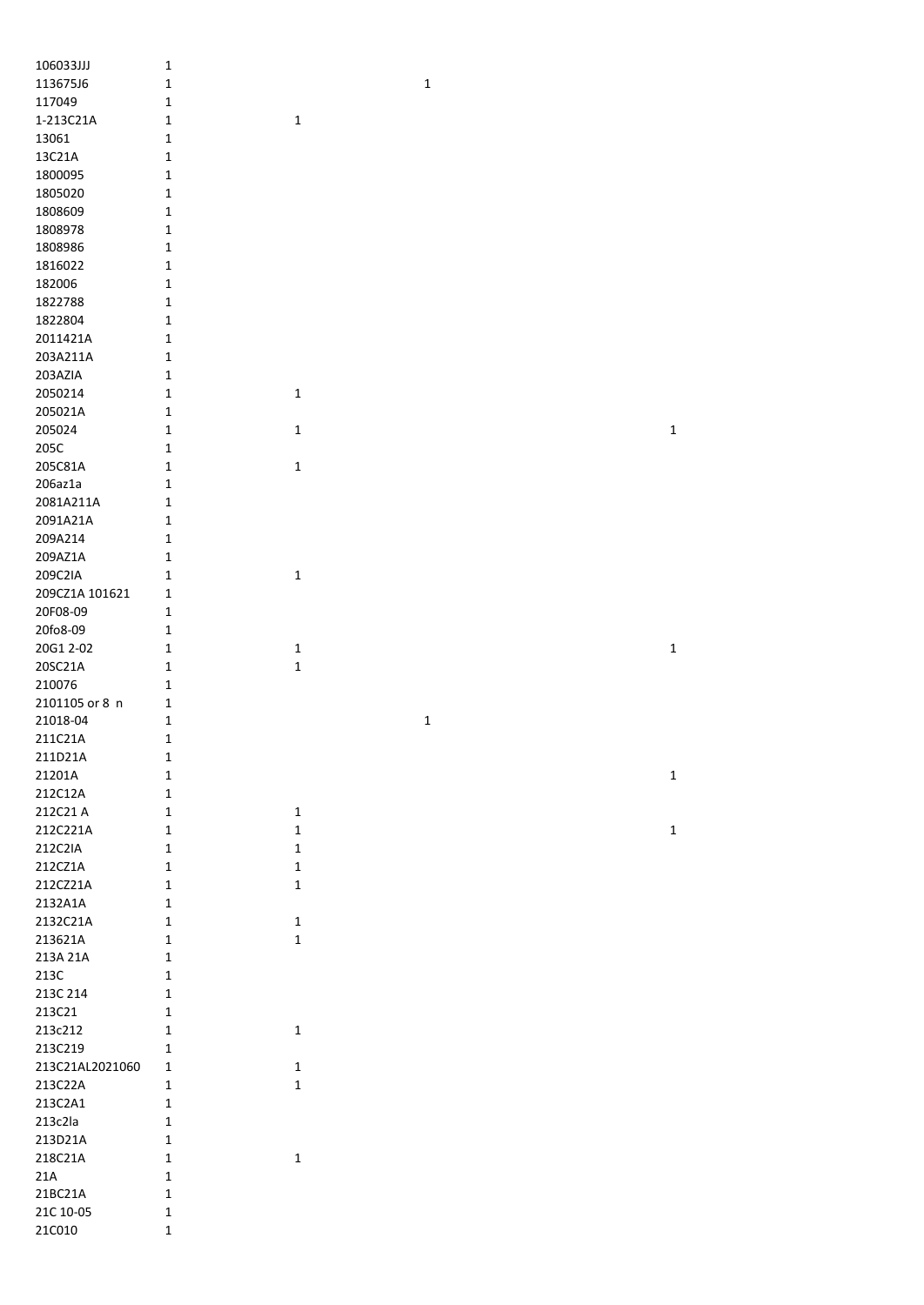| 21C10/03            | $\mathbf 1$  |             |             |              |
|---------------------|--------------|-------------|-------------|--------------|
| 21C10-0             | $\mathbf 1$  |             |             |              |
| 21C10-001           | $\mathbf 1$  |             |             |              |
| 21C1001             | $\mathbf 1$  |             |             |              |
| 21C1003             | $\mathbf 1$  |             |             |              |
| 21C1004             | $\mathbf 1$  |             |             |              |
|                     |              |             |             |              |
| 21C1005             | $\mathbf 1$  |             | $\mathbf 1$ |              |
| 21C1105             | $\mathbf 1$  |             |             |              |
| 21C110-02           | $\mathbf 1$  |             |             |              |
| 21C1103             | $\mathbf 1$  |             |             |              |
| 21C1303             | $\mathbf 1$  |             |             |              |
| 21C1305             | $\mathbf 1$  |             |             |              |
| 21C1401             | $\mathbf 1$  |             |             |              |
| 21C14-03            | $\mathbf 1$  |             |             |              |
| 21C14-05            | $\mathbf 1$  |             |             |              |
| 21C1601             | $\mathbf 1$  |             |             |              |
| 21C16-02            | $\mathbf 1$  |             |             |              |
| 21C1603             | $\mathbf 1$  |             |             | $\mathbf 1$  |
|                     |              |             |             |              |
| 21C1605             | $\mathbf 1$  |             |             |              |
| 21C16-1             | $\mathbf 1$  |             |             |              |
| 21C17-02            | $\mathbf 1$  |             |             | $\mathbf{1}$ |
| 21C1703             | $\mathbf 1$  |             |             |              |
| 21C17-04            | $\mathbf 1$  |             |             |              |
| 21C1801             | $\mathbf 1$  | $\mathbf 1$ |             | $\mathbf 1$  |
| 21C1803             | $\mathbf 1$  |             | $\mathbf 1$ |              |
| 21C18-03            | $\mathbf 1$  |             |             |              |
| 21C18-04            | $\mathbf 1$  |             |             |              |
| 21C19-01            | $\mathbf 1$  |             |             |              |
| 21C19-2             | $\mathbf 1$  |             |             |              |
| 21C21A              | $\mathbf 1$  |             |             |              |
|                     |              |             |             |              |
| 21C2IA              | $\mathbf 1$  | $\mathbf 1$ |             |              |
| 21COV-05            | $\mathbf 1$  |             |             |              |
| 21DR21002           | $\mathbf 1$  | $\mathbf 1$ |             |              |
| 21e10-05            | $\mathbf 1$  |             |             |              |
| 21E1105             | $\mathbf 1$  |             | $\mathbf 1$ |              |
| 210A21A             | $\mathbf 1$  |             |             |              |
| 21XD11-05           | $\mathbf 1$  |             |             |              |
| 2212C21A            | $\mathbf 1$  |             |             |              |
| 221C21A             | 1            |             |             |              |
| 2317218             | $\mathbf 1$  | $\mathbf 1$ |             |              |
| 28-Jul-21           | $\mathbf 1$  |             |             |              |
| 2BC21A              | $\mathbf 1$  | $\mathbf 1$ |             |              |
|                     |              |             |             |              |
| 2ICI8-03            | $\mathbf 1$  |             | $\mathbf 1$ |              |
| 3003183             | $\mathbf 1$  |             |             |              |
| 4381228             | $\mathbf{1}$ |             |             |              |
| 4382350             | $\mathbf{1}$ |             |             |              |
| 4382357             | $\mathbf{1}$ |             |             |              |
| 4382387             | $\mathbf 1$  |             |             |              |
| 43C21A              | $\mathbf 1$  |             |             |              |
| 816024              | $\mathbf 1$  |             |             |              |
| A0P09000003UZS9     | $\mathbf{1}$ |             |             |              |
| AB25320             | $\mathbf{1}$ |             |             |              |
| AB75320             | $\mathbf 1$  |             |             |              |
| abz5320/31-05-2     | $\mathbf 1$  |             |             |              |
| ACA 5775            |              |             |             |              |
|                     | 1            |             |             |              |
| ACA5778             | $\mathbf 1$  |             |             |              |
| B#21210502#205      | $\mathbf 1$  | $\mathbf 1$ |             |              |
| Batch 1 23C21A      | $\mathbf 1$  |             |             |              |
| C13C21A             | $\mathbf 1$  |             |             |              |
| C1901               | $\mathbf 1$  |             |             |              |
| C202105063          | $\mathbf 1$  |             |             |              |
| C21A                | 1            |             |             |              |
| <b>C9CRELHYPXLX</b> | $\mathbf 1$  |             |             |              |
| <b>CJMYL</b>        | $\mathbf 1$  |             |             |              |
| CJmyL444X9uc        | $\mathbf 1$  |             | $\mathbf 1$ |              |
|                     |              |             |             |              |